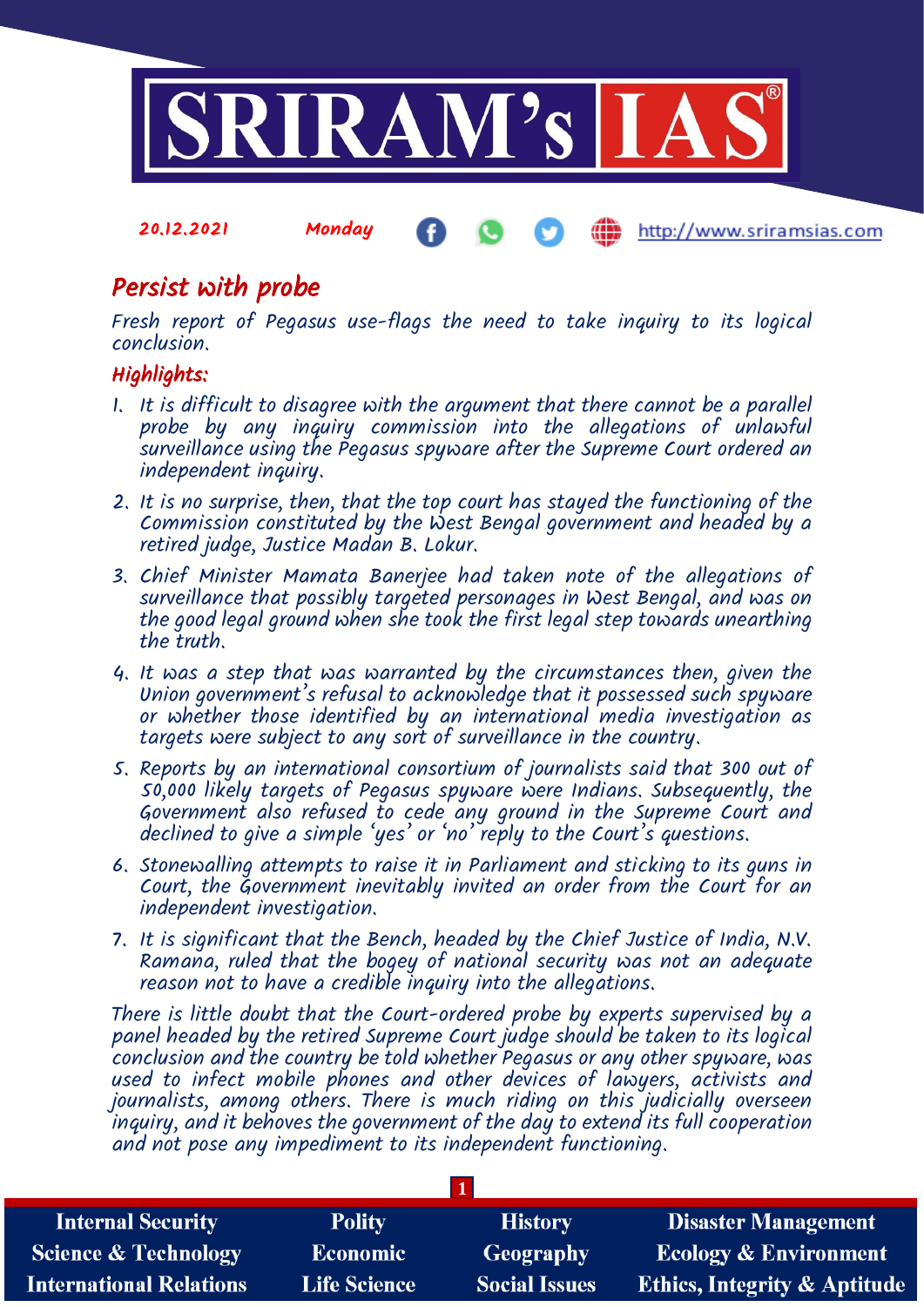



Monday

**WHAT IS PEGASUS?** 

Built and marketed by Israeli company NSO, Pegasus is a spyware that infects devices and spies on the victim by transferring data to a master server in an unauthorised manner. The company claims to sell it only to "vetted foreign governments" worldwide

#OUIXPLAINED



20.12.2021

#### **HOW DOES IT INFECT A DEVICE?**

G For spyware apps, the easiest method is to disguise the spying code inside the unauthorised versions of premium apps. On the other hand, stalkerware apps seek explicit permissions at the time of their installation

Such stalkerware

applications, once installed, hide themselves in the background, from where they continue functioning. Similarly, Pegasus infects phones and computers of victims either through vulnerabilities in most commonly used apps such as WhatsApp, iMessage, or SMS. The software tries to gain "root privileges" so that they can become device administrators #OUIXPLAINED



# *<u><b>SPRESS</u>*

#### **HOW DOES IT WORK?**

http://www.sriramsias.com

e Pegasus, in the very basic form, can infect devices that are connected to the internet. Some updated versions, experts claim, can also infect phones even without the victim clicking on any links or messages

Most spyware and stalkerware apps disquise themselves as anti-theft applications that can be used to track stolen or lost devices. While viruses and malware can be detected by anti-virus software, spyware and stalkerware apps disguise themselves as useful and send out stolen data to central servers without the knowledge of the users

#OUIXPLAINED



**express**<br> **explained**  $\circ$ D)  $\cap$ 

#### **WHAT HAPPENS AFTERWARDS?**

The software can, based on instructions from a remote server, automatically turn on the camera and the microphone and look into chats, contacts and data backup. It can also record speech, access the calendar and read SMS-es and emails. The spyware software can continue sending signals to the controlling server till the time it is detected

TEXT: AASHISH ARYAN; ILLUSTRATION: SUVAJIT DEY #OUIXPLAINED

**Internal Security Science & Technology International Relations** 

**Polity** Economic **Life Science** 

**History Geography Social Issues** 

 $\overline{2}$ 

**Disaster Management Ecology & Environment Ethics, Integrity & Aptitude** 

 $\overline{4}$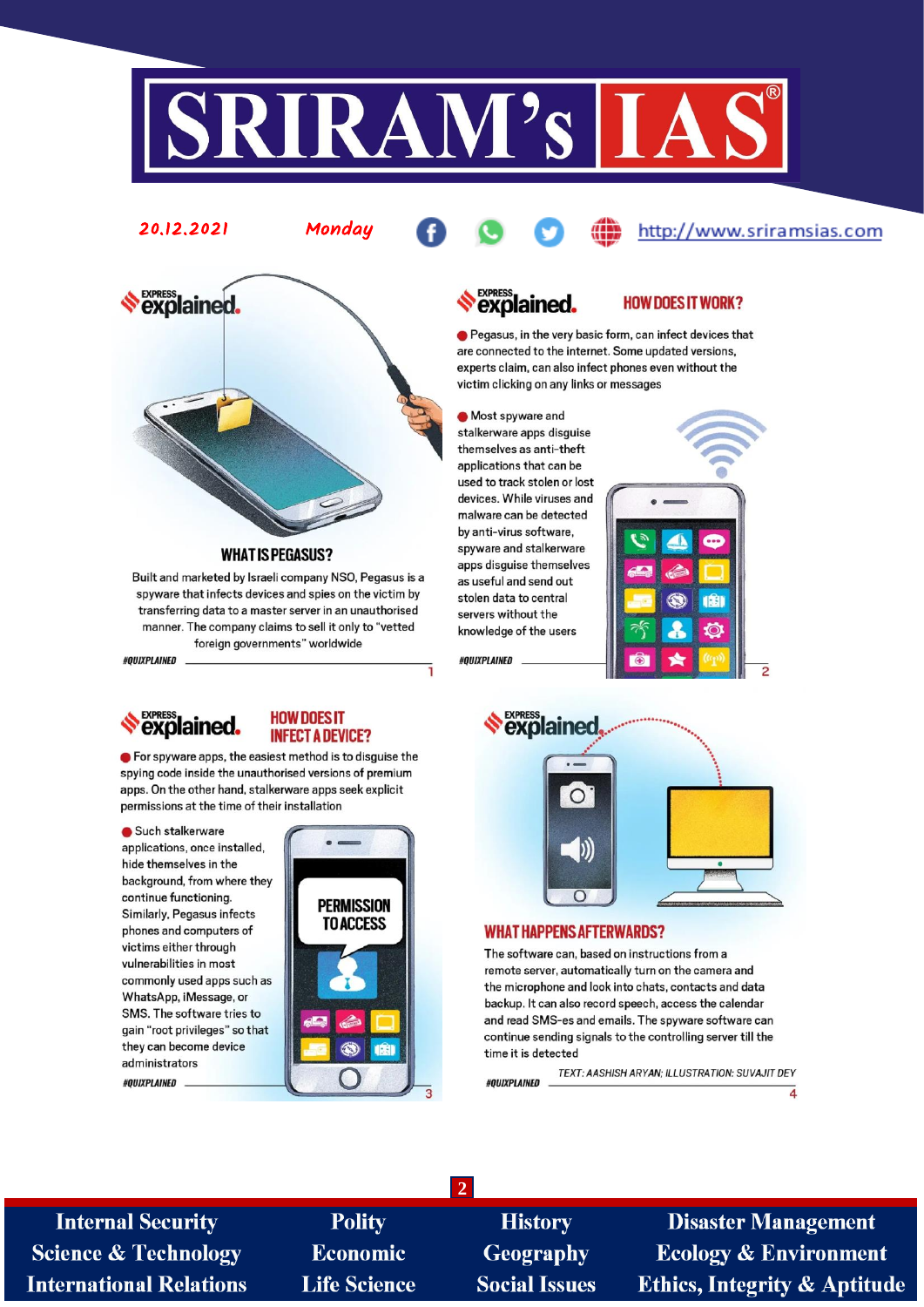

#### 20.12.2021 Monday http://www.sriramsias.com æ

# Can India become a technology leader?

## An invisible hand

- 1. Research shows that the state (in the USA) has been crucial to the introduction of the new generation of technologies, including computers, the Internet, and the nanotech industry.
- 2. Public sector funding developed the algorithm that eventually led to Google's success and helped discover the molecular antibodies that provided the foundation for biotechnology.
- 3. In these successful episodes, the governmental agencies were proactive in identifying and supporting the more uncertain phases of the research, which a risk-averse private sector would not have entered into.
- 4. The role of the government has been even more prominent in shaping the economic growth of China, which is racing with the U.S. for supremacy in technology.
- 5. A little over a decade earlier, China was known for its low-wage manufacturing. Even while being hailed as the 'factory of the world', China had been stuck at the low value-adding segments of the global production networks, earning only a fraction of the price of the goods it manufactured.
- 6. However, as part of a 2011 government plan, it has made successful forays into 'new strategic industries such as alternative fuel cars and renewable energy.

### The Chinese experience

- 1. China's achievements came not because it turned 'capitalist', but instead by combining the strengths of the public sector, markets and globalisation.
- 2. China's state-owned enterprises (SOEs) were seen as inefficient and bureaucratic. However, rather than privatising them or letting them weaken with neglect, the Chinese state restructured the SOEs.
- 3. On the one hand, the state retreated from light manufacturing and exportoriented sectors, leaving the field open for the private sector.
- 4. On the other, SOEs strengthened their presence in strategically important sectors such as petrochemicals and telecommunication as well as in technologically dynamic industries such as electronics and machinery.

## Indian Experience:

1. When India inaugurated planning and industrialisation in the early 1950s, it was possibly the most ambitious of such initiatives in the developing world.

| <b>Internal Security</b>        | <b>Polity</b>       | <b>History</b>       | <b>Disaster Management</b>              |  |  |  |
|---------------------------------|---------------------|----------------------|-----------------------------------------|--|--|--|
| <b>Science &amp; Technology</b> | <b>Economic</b>     | <b>Geography</b>     | <b>Ecology &amp; Environment</b>        |  |  |  |
| <b>International Relations</b>  | <b>Life Science</b> | <b>Social Issues</b> | <b>Ethics, Integrity &amp; Aptitude</b> |  |  |  |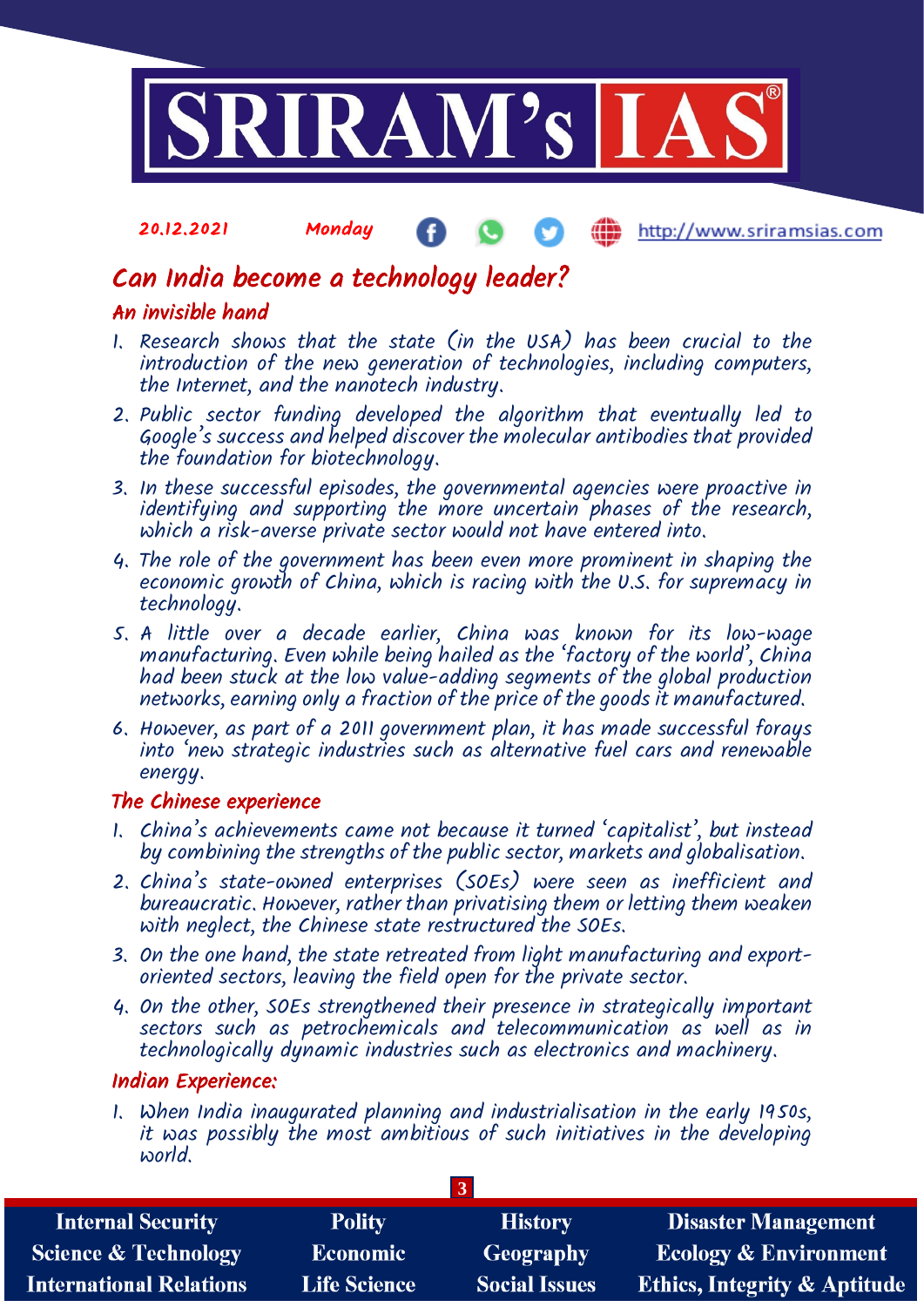

#### 20.12.2021 Monday **(iii)** http://www.sriramsias.com

- 2. Public sector funding of the latest technologies of the time including space and atomic research and the establishment of institutions such as the Indian Institutes of Technology (IITs) were among the hallmarks of that effort. Many of these institutions have over the years attained world-class standards.
- 3. The growth of information technology and pharmaceutical industries has been the fastest in Bengaluru and Hyderabad.

### Challenges to India technological sovereignty:

- 1. However, the roadblocks to progress have been many, including India's poor achievements in school education.
- 2. In 1991, when India embraced markets and globalisation, it should have redoubled efforts to strengthen its technological capabilities. Instead, the spending on research and development as a proportion of GDP declined in India from 0.85% in 1990-91 to 0.65% in 2018.
- 3. In contrast, this proportion increased over the years in China and South Korea to reach 2.1% and 4.5%, respectively, by 2018.

### Supply and demand factors

Despite the setbacks, India still possesses favourable supply and demand factors that can propel it into the frontlines of technology.

- 1. The number of persons enrolled for tertiary education in India (35.2 million in 2019) is way ahead of the corresponding numbers in all other countries except China.
- 2. Further, graduates from STEM (Science, Technology, Engineering and Mathematics) programmes as a proportion of all graduates was 32.2% for India in 2019, one of the highest among all countries (UNESCO data).
- 3. Without doubt, India needs to sharply increase its public spending to improve the quality of and access to higher education. An overwhelming proportion of tertiary students in India are enrolled in private institutions: it was 60% for those enrolled for a bachelor's degree in 2017, while the average for G20 countries was 33%, according to OECD.
- 4. India which will soon have twice the number of Internet users as in the  $U.S.$   $-$  is a large market for all kinds of new technologies. While this presents a huge opportunity, the domestic industry has not yet managed to derive the benefits.
- 5. For instance, the country is operating far below its potential in electronic manufacturing. Electronic goods and components are the second-largest

**4**

| <b>Internal Security</b>        | <b>Polity</b>         | <b>History</b>       | <b>Disaster Management</b>              |  |  |
|---------------------------------|-----------------------|----------------------|-----------------------------------------|--|--|
| <b>Science &amp; Technology</b> | Economic <sup>1</sup> | <b>Geography</b>     | <b>Ecology &amp; Environment</b>        |  |  |
| <b>International Relations</b>  | <b>Life Science</b>   | <b>Social Issues</b> | <b>Ethics, Integrity &amp; Aptitude</b> |  |  |